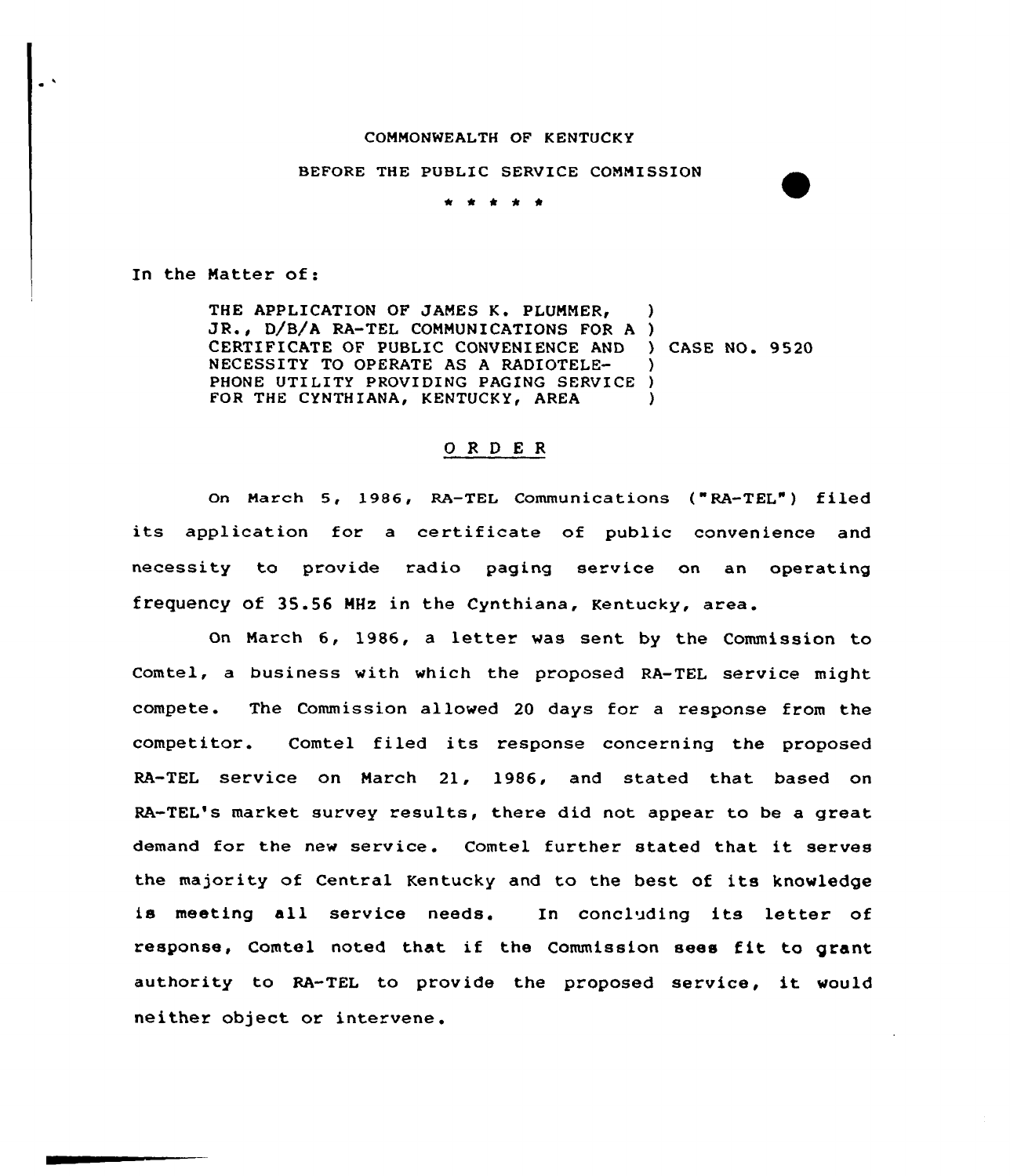RA-TEL filed results of a survey of potential customers vhich included names of persons or firma who expressed interest in obtaining its proposed paging service. RA-TEL requested that this specific information be granted confidential treatment in accordance with the Commission's Rules of Procedure.

While the results of the RA-TEL survey vere not numerically overwhelming, the Commission in these cases only requires that an applicant demonstrate that there is or will be public need for its proposed service, and does not specify a numerical level for meeting this criteria.

The Commission finds that the customer survey submitted by RA-TEL demonstrates that there is public need for the proposed service and that this information is proprietary and confidential.

RA-TEL has received approval to construct its antenna and associated operational equipment from the Federal Communications Commission ("FCC"). This facility equipment vill be maintained by RA-TEL's owner/engineer, vho has been involved in transmitter and broadcast maintenance for over 10 years.

The financial information submitted by RA-TEL demonstrates that it is financially capable of providing the proposed service The rates, rules and regulations proposed by RA-TEL for its paging service are fair, just and reasonable.

The Commission, having considered the evidence of record and being advised, is of the opinion and finds that:

 $-2-$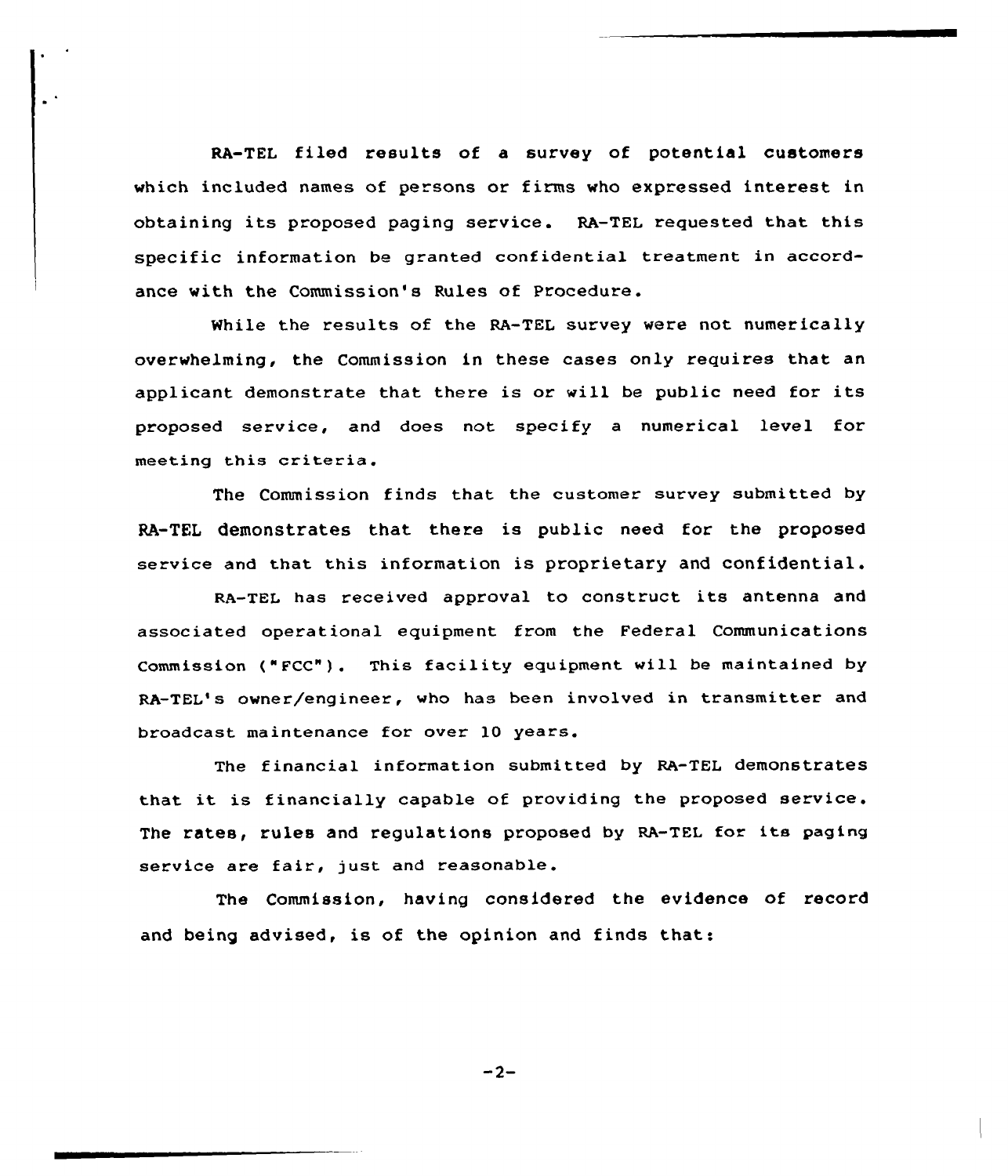(1) RA-TEL has shown good cause in support of its request for conf idential treatment of the potential customer survey f iled with the Commission.

(2) There is a public need for the proposed RA-TEL service.

(3) RA-TEL is financially and technically capable of providing the proposed service.

(4) RA-TEL's proposed rates, rules and charges are fair, just and reasonable.

(5) RA-TEL should be granted <sup>a</sup> certificate of public convenience and necessity to construct and operate its proposed service.

(6) RA-TEL should file its annual reports with the Commission and maintain its accounting system as prescribed by the Uniform System of Accounts for Radio Common Carriers.

IT Is THEREFORE ORDERED that the customer survey list filed by RA-TEL be and hereby is granted confidential treatment.

IT IS FURTHER ORDERED that RA-TEL be and it hereby is granted a certificate of public convenience and necessity to construct and operate its proposed paging service in the Cynthiana, Kentucky, area.

IT IS FURTHER ORDERED that the rates and charges as submitted in RA-TEL's application as Exhibit 9 be and they hereby are approved for service rendered on and after the date of this Order.

 $-3-$